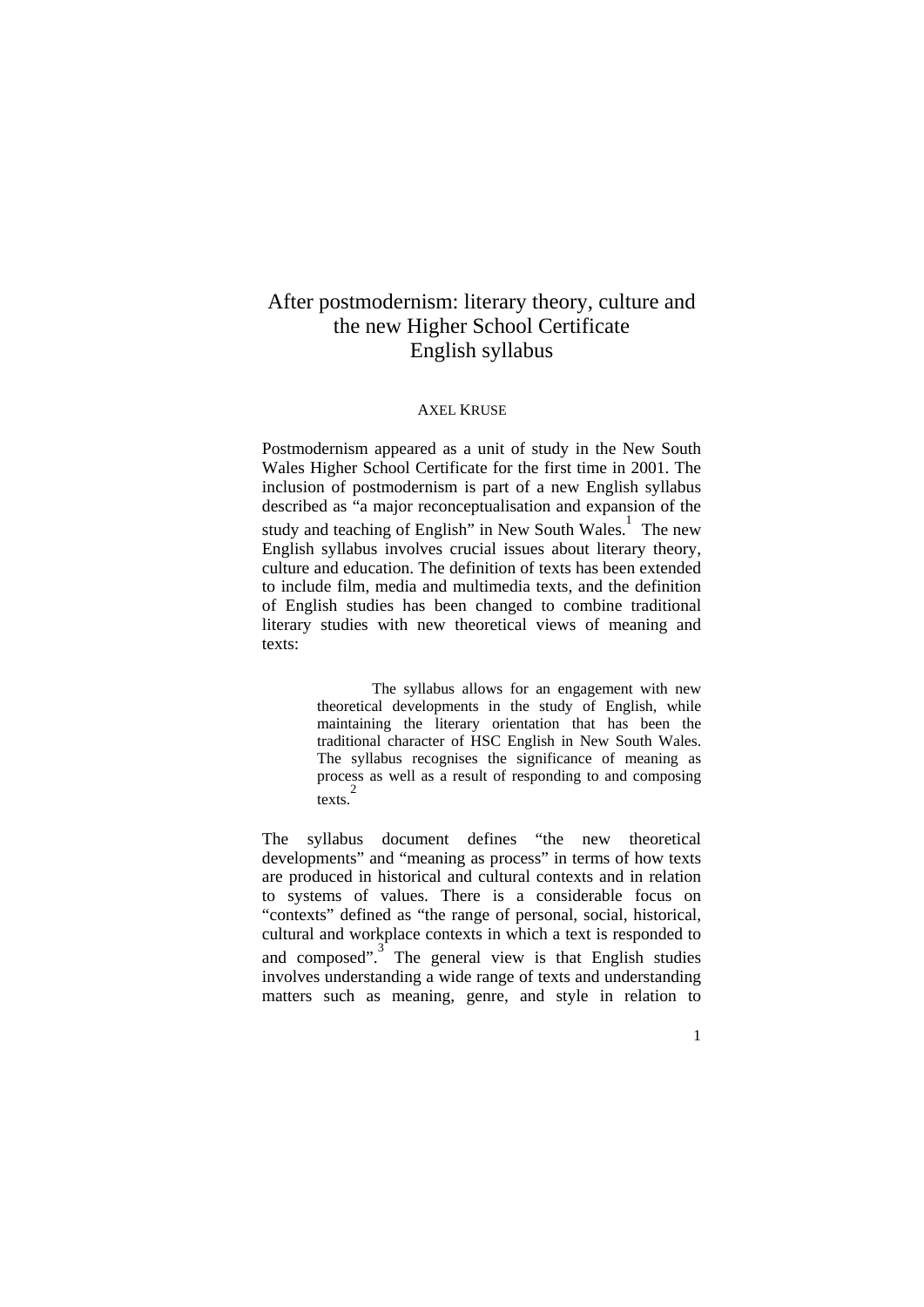#### *Sydney Studies*

historical and cultural contexts and values. There is a new emphasis on texts, culture and values, and a concern to provide access to study of contemporary culture and a wide range of contemporary texts (including popular fiction, non-fictional prose, film and television) as well as the traditional literary canon. In addition, the new HSC English syllabus provides a mix of traditional literature, mass culture, media and multimedia studies across the full range of units of study, and with the aim that all students should have access to the full range of units, and that all students should develop a wide range of reading, writing and communication skills.

The new Higher School Certificate English syllabus involves significant advantages for students and teachers, and I strongly support the general terms of the view of English studies, and the general approach to units of study and texts. At the same time there is a need for a more extensive account of the changes and their background (within the syllabus document itself and elsewhere) in order to encourage greater understanding; and there are reasons to reconsider and extend the view of contemporary culture.

The new HSC English syllabus is a reconceptualisation of English studies in New South Wales schools in agreement with the broad view of English studies, literature and culture which has developed within the conditions of postmodern culture since the second world war. In these circumstances, in the same way as there have been conservative calls to return to the canon in the universities, there has been some attempt to talk up opposition to the new HSC English syllabus as the end of literature, art and civilisation. Barry Spurr has suggested in *The Sydney Morning Herald* that the aim is to replace Shakespeare with Steve Vizard, and that the changes in the syllabus will be the end of English literature and the English language. 4 The English language, literature and civilisation will not end as a result of the new English syllabus. Shakespeare will survive. The general direction is towards a long needed reconceptualisation of English in the schools according to the view that English studies should involve both traditional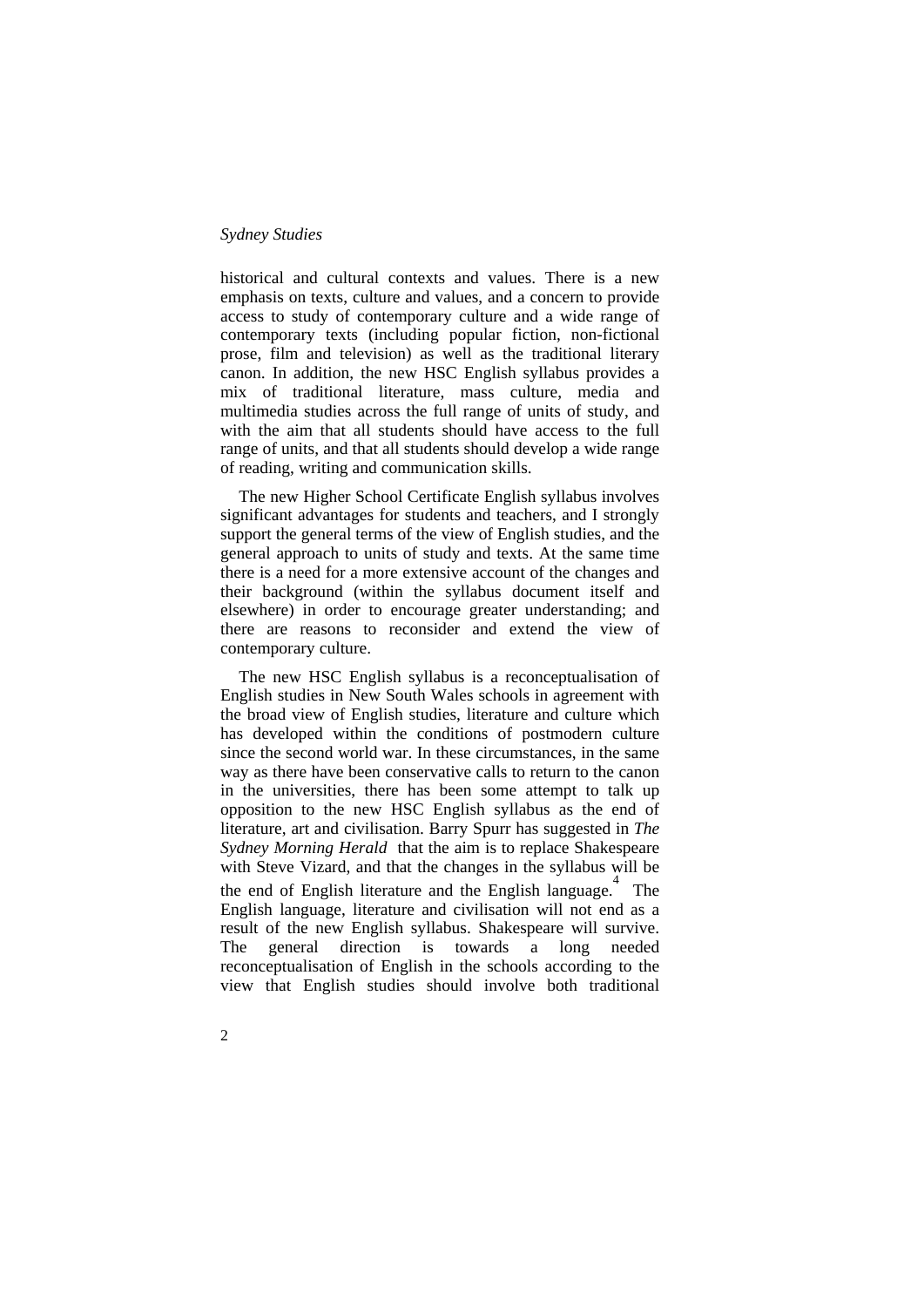literature and more than the reading of traditional literature. Two crucial assumptions are that the choice of texts should reflect the conditions of contemporary culture, and that English studies should not be a practice carried out in isolation from the rest of the world and history.

The aim from within the universities should be to support the changes in HSC English by making sure that the syllabus addresses issues such as literary history, literary theory and contemporary culture as clearly and effectively as possible. In particular, it seems to me that the changes in the HSC need to be seen in relation to the institutional history of recent literary theory, and in relation to recent directions in culture which signal the end of postmodernism. The inclusion of a new elective unit about postmodernism underlines these issues, for the reason that the changes in the HSC English syllabus can be understood as a response to postmodernism, and as an attempt to assimilate postmodernism across the full range of the syllabus and the units of study. At the same time, postmodernism might not be the best solution to the aim to include contemporary culture in HSC English studies.

The concern with postmodern culture and literary theory in the new HSC English syllabus comes at a time when postmodernism is passing, or has passed. There is a widespread sense that we have reached a point after postmodernism. According to this sense of things the present marks the beginning of a new period. Postmodernism begins to seem an historical period in the recent past. It even has the dullness and lack of charm characteristic of the fashions of the recent past (a reaction especially significant when being fashionable, cool and retro was so much part of the postmodern condition). In this context, the New South Wales education system has only begun to catch up with postmodernism (and postmodern involvement with mass culture and contemporary culture) after postmodernism, at a point when postmodernism seems no longer immediately relevant to the present; and the situation is problematic if the aim of the new HSC English syllabus is to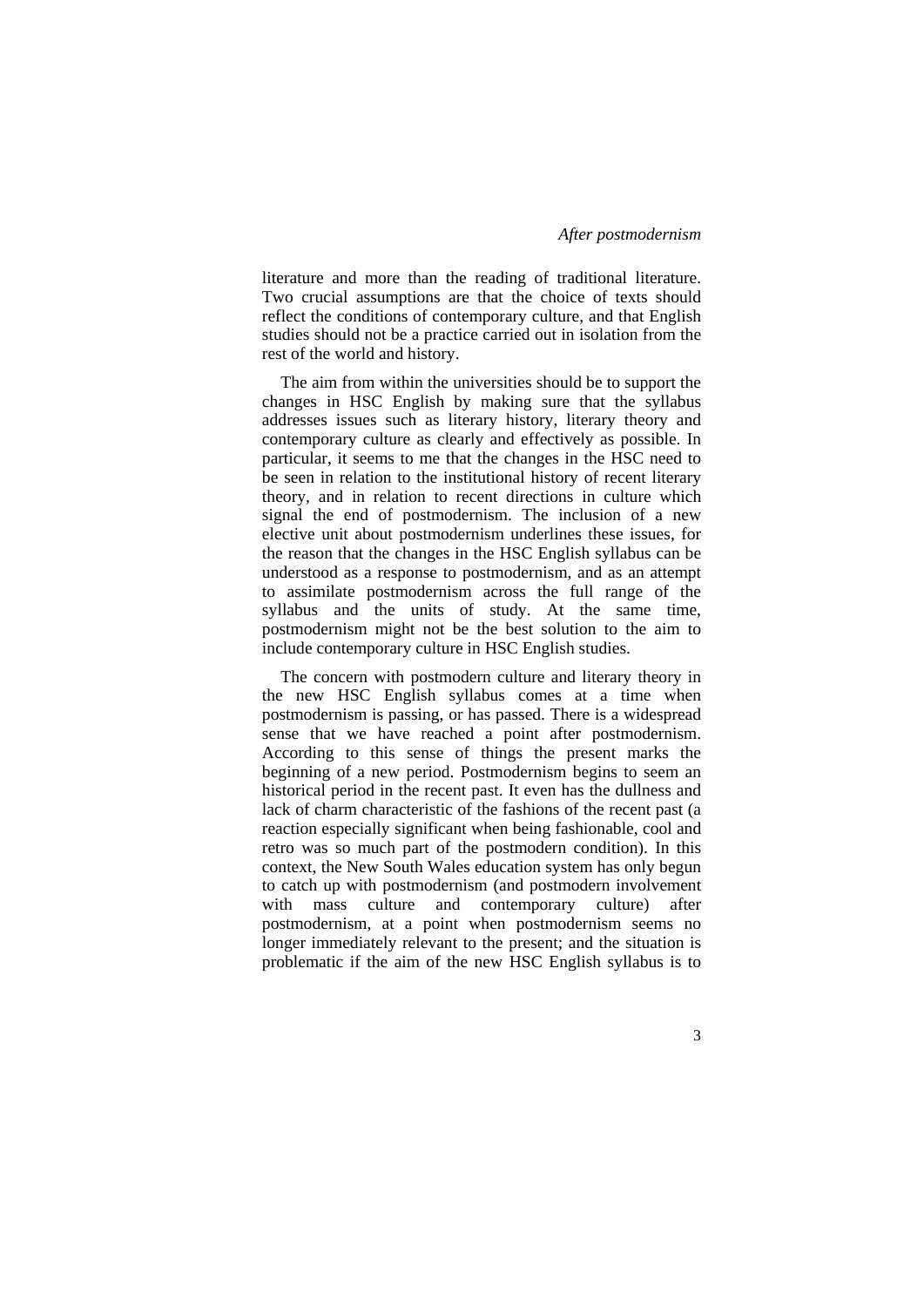recreate English studies in order to reflect contemporary culture.

The time lag with regard to postmodernism is accompanied by related complications with the new theoretical view of texts in the Higher School Certificate English syllabus. The provision for "new theoretical developments" reflects a concern with literary theory and interdisciplinary cultural studies in the universities since the nineteen sixties. The rise of theory has been one of the defining features of postmodern culture in the universities, and it has been essential for development of the study of literature as more than an exercise in taste, social status and uncertain notions about wisdom and illumination.<sup>5</sup> The fact that it has taken over three decades for these concerns to be registered in the Higher School Certificate is evidence of the slowness of the secondary school examination system to respond to cultural and social change. The changes in the HSC might be described as a late triumph of twentieth-century literary theory and the postmodern breakdown of the barriers between high culture and mass culture. The new HSC English focus on texts, culture and values echoes the basic concerns of poststructuralist literary theory as they were defined in the nineteen sixties in classic essays such as Roland Barthes' "The Death of the Author" and Michel Foucault's "What is an Author?"<sup>6</sup> While the new English syllabus maintains interest in the author and rhetoric (as genre and style) it follows the classic post-Marxist and post-Nietzschean concern of poststructuralism with culture, history, and the evaluation of values, one of the main models for the widespread breaking down of the barriers between university literary studies and cultural studies. At the same time, the rise of theory in the universities has involved competition and large differences between different schools of theory; and the institutional history of theory has involved both conservative determination to defend literature and the canon against cultural change and a more complicated condition of "resistance to theory" and institutional inertia.

The historical conditions of widespread institutional inertia in response to twentieth-century theory are crucial for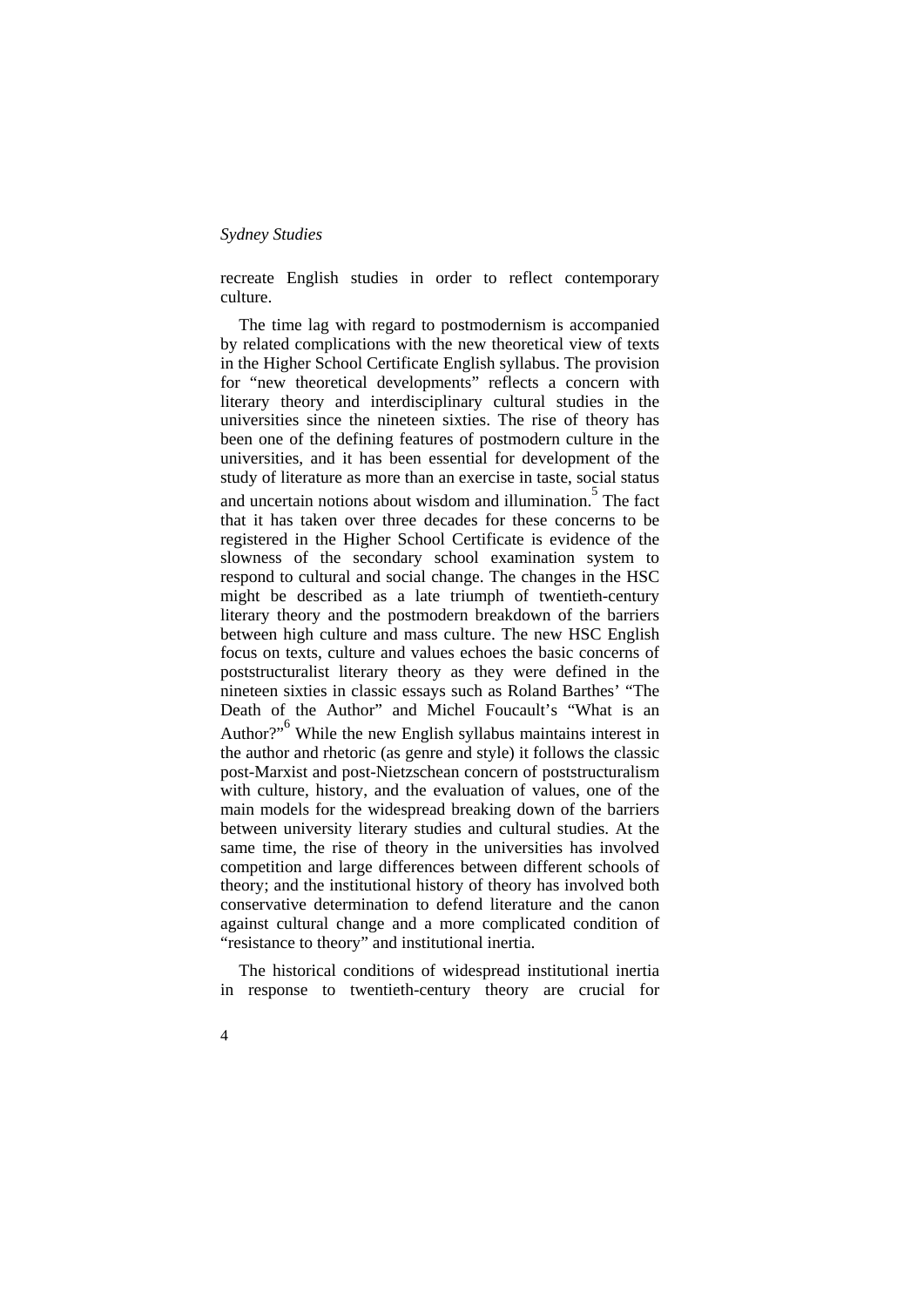understanding developments such as the new HSC English syllabus (and not separate from the conditions of contemporary mass culture). Theory has been a major presence at the level of academic research, conferences, publications, and the organisation of departments and units of study, and it has been associated with a high profile for debate about the literary canon, cultural studies, identity politics, and the introduction of new areas of study. But theory has been less present in the day to day practice of undergraduate teaching. There has also been considerable institutional inertia about the introduction of the study of postmodernism and mass culture. The study of postmodernism and the introduction of media courses has been a slow process in universities in New South Wales. In general, the "new theoretical developments" and the concern with postmodern culture which inform the changes in HSC English studies have had only recent and limited currency in university undergraduate education in New South Wales. As a result, many teachers and students in New South Wales are not well placed to deal with the new directions of the new English curriculum. The situation is made more complicated by the current turn beyond postmodernism.

The Postmodernism elective is an extreme case of the issues about theory and contemporary culture which surround the new HSC English syllabus. The recommended texts are *The French Lieutenant's Woman*, *Possession*, David Williamson's play *Dead White Males*, and the film *Orlando* directed by Sally Potter. The texts might provide the basis for rewarding study. They support a view of postmodern culture in terms of mixed cultural conditions which include hybrid culture, multiculturalism (in the broadest sense), and extremes of cultural pastiche. But the novels are complicated and difficult examples of postmodern literariness, and it seems likely that some experienced teachers will not be prepared to choose them, on the grounds that students might find them too difficult to study for the examination. It seems likely that in its present form the Postmodernism elective will remain unavailable for the majority of HSC students. Furthermore, the full selection of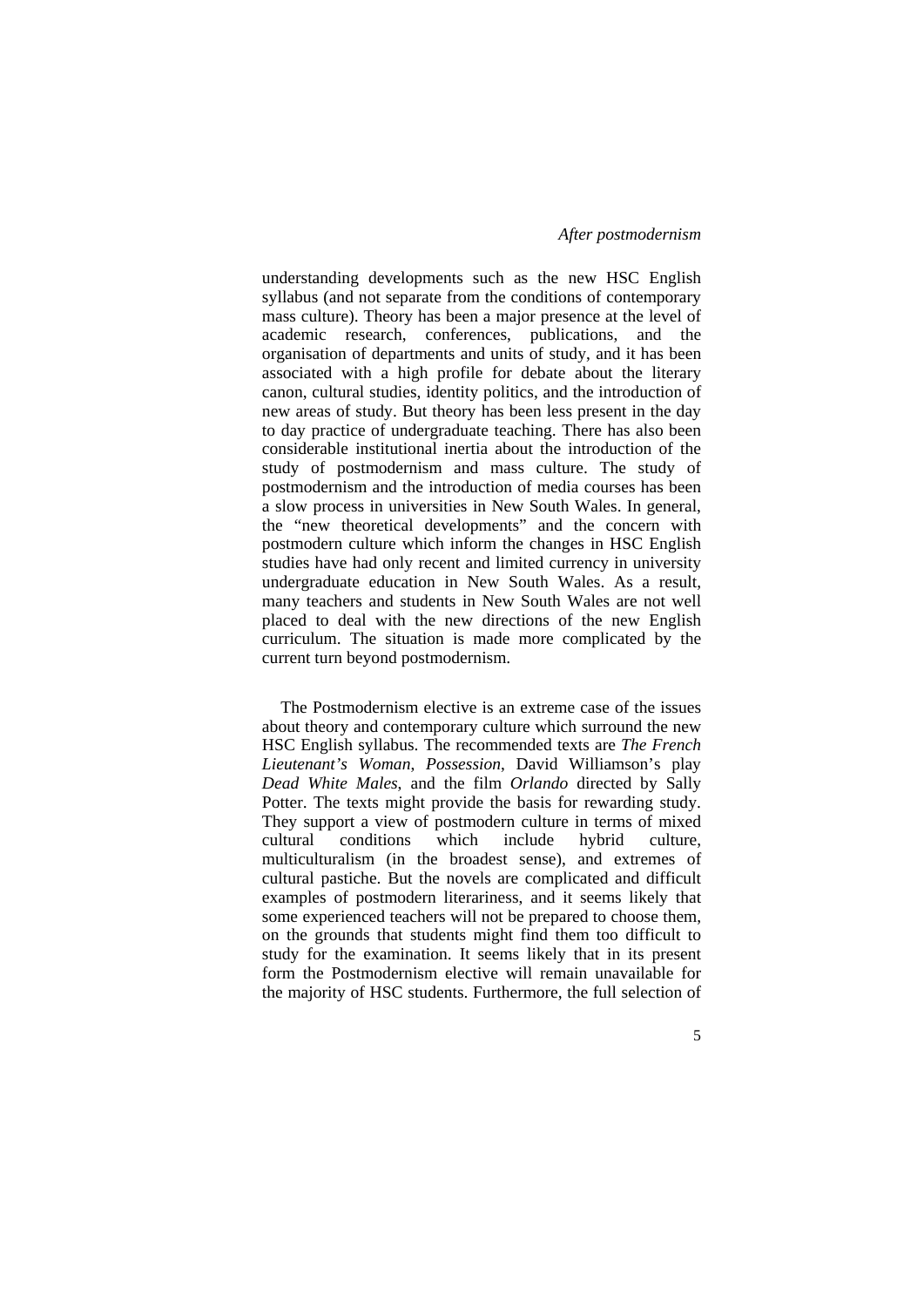recommended texts involves a drift back to literature and away from mainstream fiction and media studies. Sally Potter's film fits the aim to include media studies but it is an art movie based on the combination of stylish high modernism, elaborate literary games, and eroticised intellectual debate in Virginia Woolf's novel. *Orlando* the film is an exercise in eroticised gender games and mannered cinematic pastiche which combines mainstream movie conventions with high art conventions. Within the HSC English syllabus it fails to encourage direct focus on the issue that postmodernism involves both a preoccupation with culture and a shift towards mass media and commodity culture. The list of recommended texts would have gained from the inclusion of film, television and computer texts which provide direct focus on the postmodern preoccupation with mass media and commodity culture. Consider the complications of mainstream postmodernism which have been obscured: the proliferation of subcultures/dominant cultures such as popular music and youth culture; the rise of television genres such as the commercial, the news, youth soaps and sitcoms, and talk shows; computer culture developments such as the replacement of traditional learning archives with global computer data; the development of mainstream postmodern culture as self-referential, hyper games with style such as pastiche and retro; and the development of postmodern culture as a self-aware, depoliticised condition in which media simulacra, commodities and fashion replace traditional versions of history, social codes, and reality.

The definition of postmodernism provided in the HSC syllabus for the Postmodernism elective continues the implicit focus on high culture and provides only a brief selection of issues as a guide for study:

> Postmodernism has arisen within the questioning of certainties about time and space. It involves the playful challenge of fundamental principles and assumptions about the nature of texts. By highlighting the conventions and cliches of the forms and functions of texts, accepted notions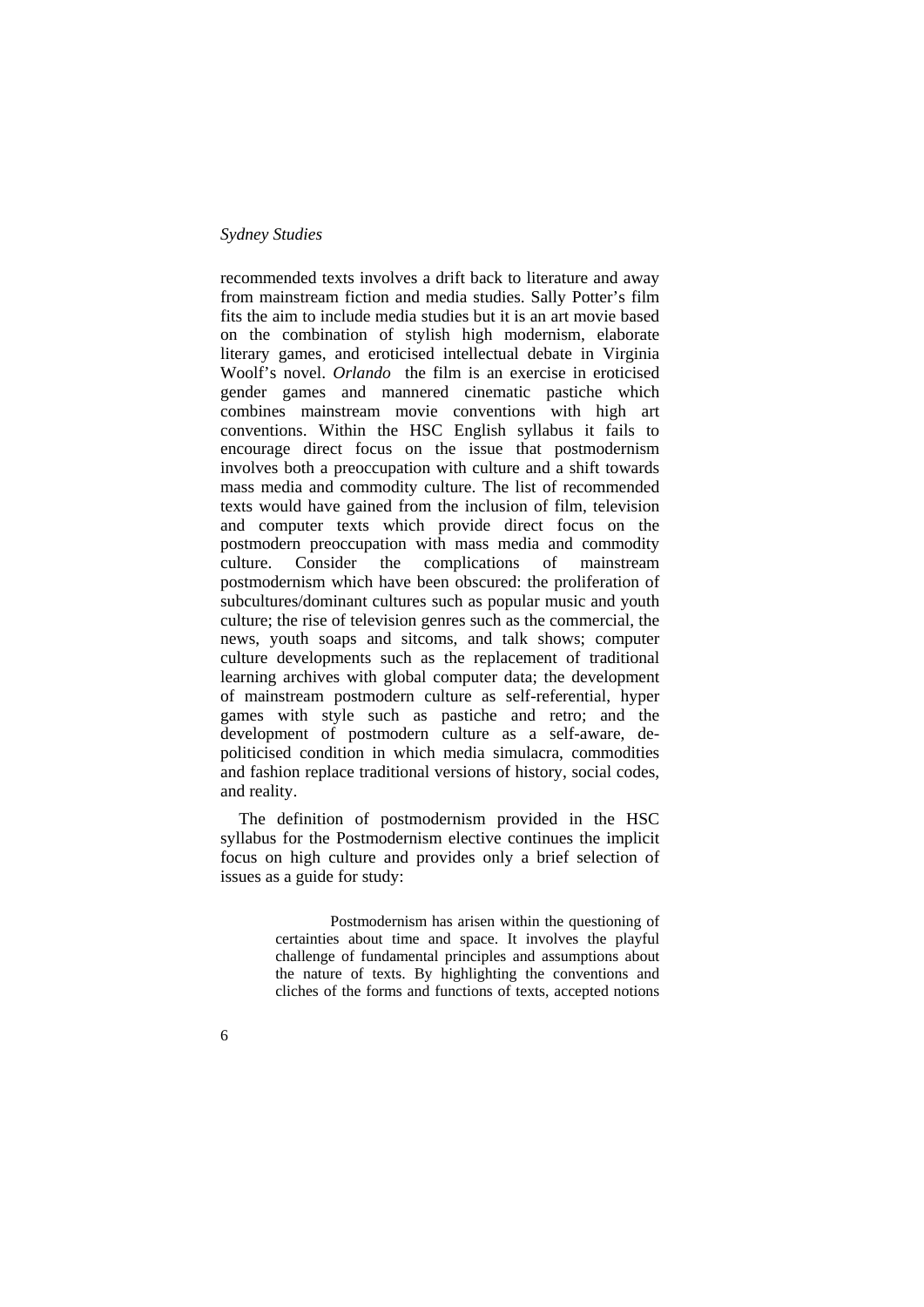of originality and authorship and the nature of representation are challenged.<sup>7</sup>

The longer you study it the more the definition looks like a compromise designed to fit the texts and the wide range of belief within the school system. Playful challenges about the nature of texts and self-referential textuality are significant features of postmodern culture but far from the whole story, even with the kind of ultimate postmodern literariness Byatt explores in *Possession*. The claim is accurate enough as a description of the knowing games with style, genre and textual modes in *The French Lieutenant's Woman* and *Possession*; but both novels involve a combination of games and claims to seriousness about the nature of texts and values. Barthes' "The Death of the Author" is one of the reference points for both Fowles and Byatt, and the comment about challenges to traditional notions of originality, authorship and representation involves a distant echo of it. But the issues about culture and language which are part of Barthes' elaboration of the idea of the death of the author are not acknowledged. The comment about time and space adds to the vagueness. Teachers and students would need a high degree of understanding in order to decode the definition and read it back into the history of twentieth-century culture. The definition omits the crucial historical claim that the postmodern period after the second world war involved a failure of belief beyond the challenges to traditional belief of the nineteenth century and the early twentieth century, that after the second world war there was a sense of being after the end of traditional belief, at a point where traditional belief and value systems could only be understood with incredulity (according to Lyotard's definition), or as spectral presences (as in Derrida's account of Marxism).<sup>8</sup>

The English syllabus definition of postmodernism drifts away from the issue that postmodernism has included a widespread preoccupation with theory. At the point where the description of the elective might offer a general comment about cultural history and the new syllabus it slides away from confrontation with the historical issues which shape the current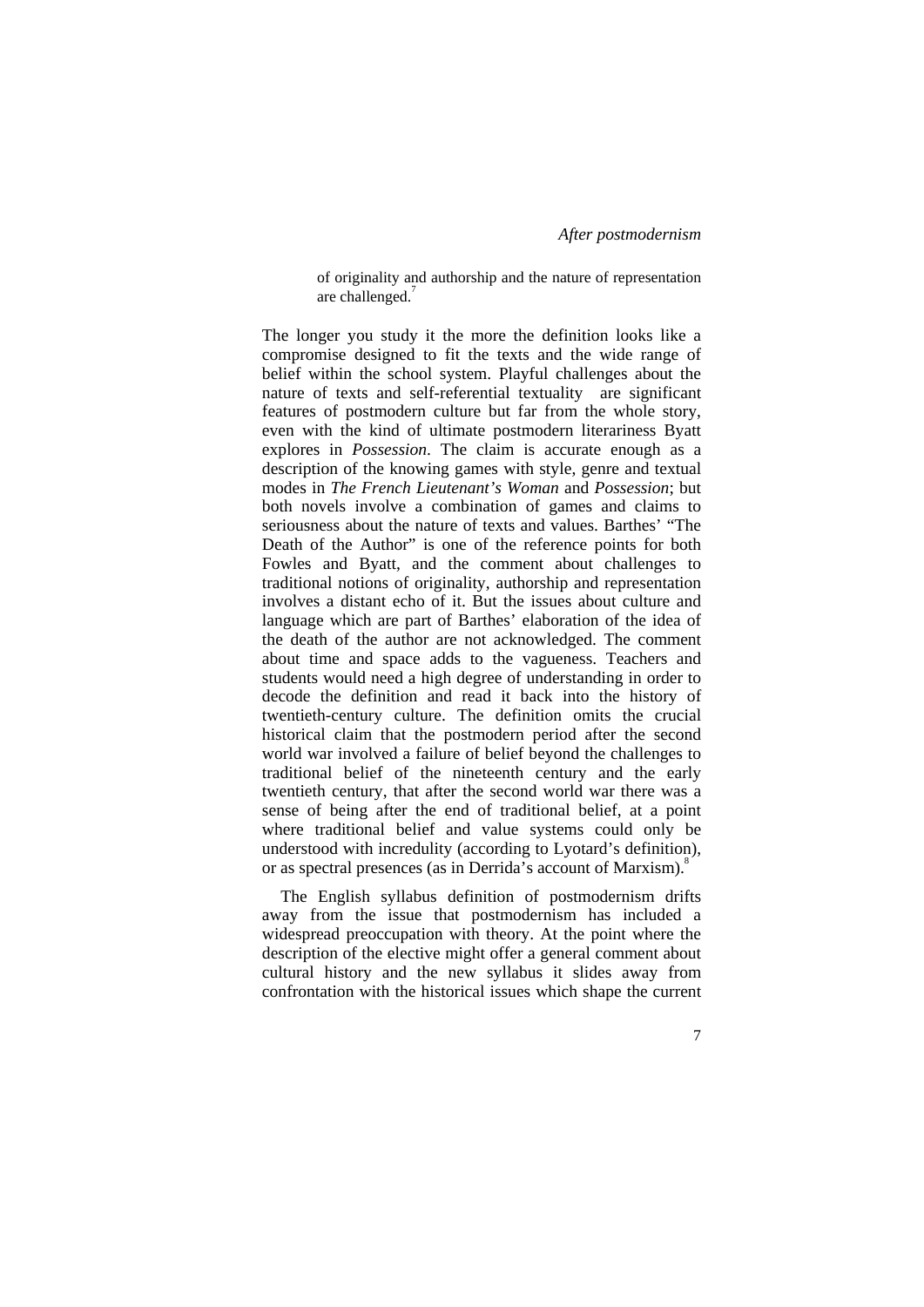### *Sydney Studies*

"reconceptualisation and expansion" of HSC English as a combination traditional literary study and a study of texts, culture, history, and the evaluation of values. At the point where teachers and students would benefit from a close view of postmodernism the syllabus drifts away from the essential issue that the definition and understanding of postmodernism has been closely associated with the development of literary theory and cultural studies in the universities (so much so that there has been widespread doubt that the postmodern period has never been more than an academic invention). Here and throughout its presentation the HSC English syllabus would be more helpful if it provided direct comment on the history of literary theory and postmodern culture which shapes it. The failure to provide an account of the intellectual background to the Postmodernism elective is especially problematic as the novels involve a high level of engagement with the history of culture and literary theory and literary criticism. Fowles draws connections between the nineteenth-century class struggle and existentialism. Byatt writes about Romantic individualism, the history of literary criticism and literary theory, and the fact that one of her postmodern literary critics has learned:

> to see himself, theoretically, as a crossing-place for a number of systems, all loosely connected. He had been trained to see his idea of his "self" as an illusion, to be replaced by a discontinuous machinery and electrical message-work of various desires, ideological beliefs and responses, language-forms and hormones and pheromones. Mostly he liked this.<sup>9</sup>

David Williamson's play is a theatrical animated cartoon or low standup comedy routine about poststructuralism and the debate about the canon. Each of the three texts is a reminder that postmodern literature and theory involve contention about the past, and a process of transformation, revision, and renewal of the codes and conventions which have been said to be irretrievable or no longer dominant.

The strongest announcements of the end of postmodernism have come from within the universities, where the end of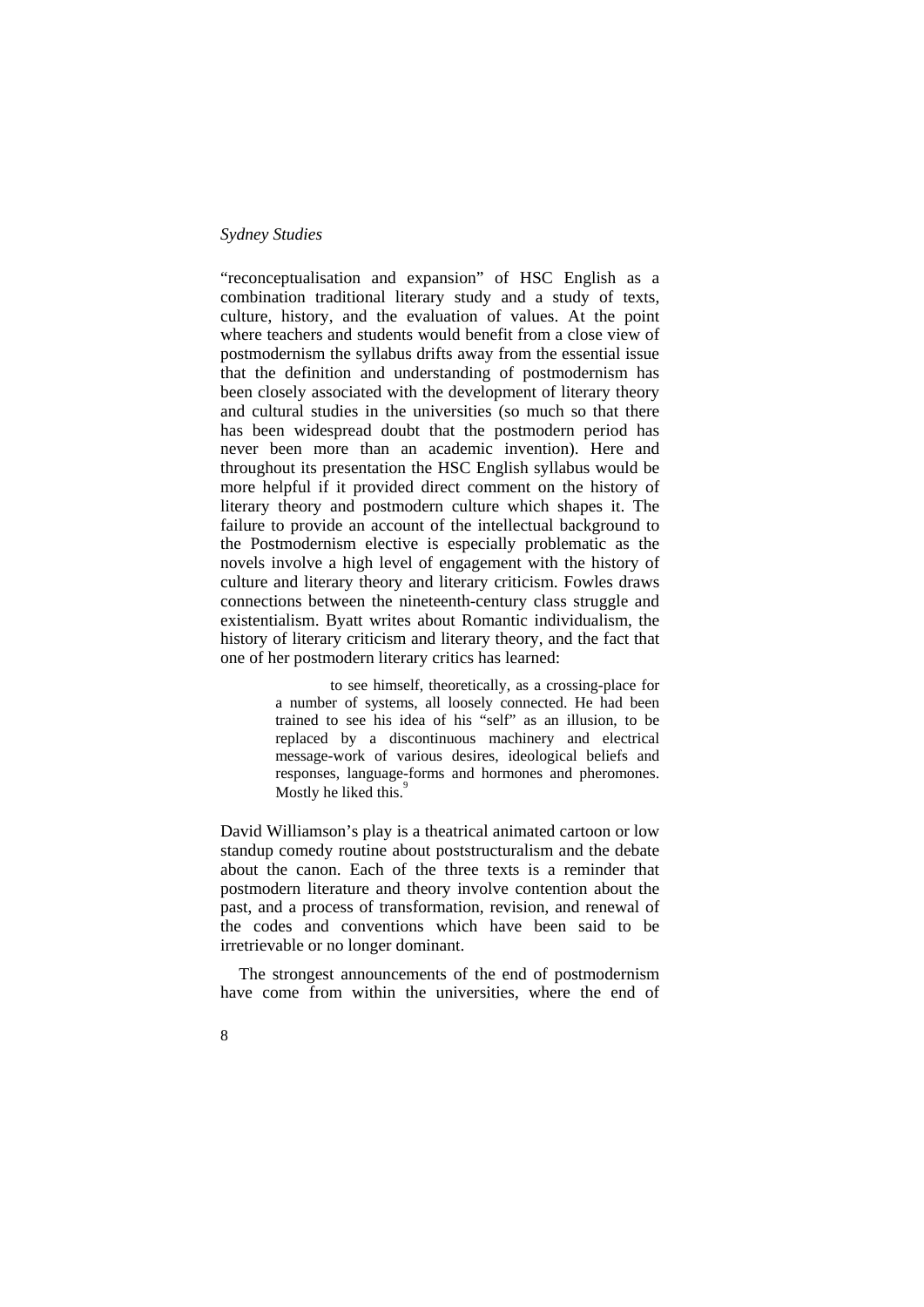postmodernism has been a topic of discussion since the late nineteen eighties. One irony is that these announcements of the end of postmodernism have come from within the field of theory, and that the end of postmodernism is defined as a speculative theoretical project (a situation which tends to add to the impression that postmodernism has been an invention of the age of academic theory). This theorising of the end of postmodernism has appeared at the climax of a debate between claims for the aesthetic conditions of literary texts versus the reading of literature in terms of cultural studies and politics. The debate has been characterised by a highly developed awareness of the history of literary theory and criticism (and a series of polemical overviews of the history of English studies in the universities since the nineteen sixties).

The end of postmodernism includes major recent publications in defence of the idea of literature such as *Revenge of the Aesthetic*, in which the aim it to oppose a "resistance to aesthetics" associated with "cultural criticism" and "an imaginary projection of work and world into irreconcilable opposites".10 In contrast, the theoretical view of the end of postmodernism includes a large number of commentaries based in the revolutionary theory of the second half of the twentieth century, and with the emphasis that the end of postmodernism involves a new stage of global power and global culture. For example, E. San Juan Jr. develops a view based in concern for third world survival within the conditions of American global power which include a global commodity and media culture and strategic military intervention.<sup>11</sup> The theoretical debate about the end of postmodernism involves a wide range of literary and cultural theory.<sup>12</sup> Ihab Hassan's views have attracted interest in Sydney in the last few years, in part because they represent a liberal, pragmatic scenario. Hassan carries considerable authority as an eminent critic who was among the earliest commentators on postmodernism in America. In *The Postmodern Turn* (1987) and *Rumors of Change* (1995), he argues that while we have "barely begun to understand what postmodernism implies. Intuitively, though, we now sense its lacks, the insufficiency of its "indetermanences" to our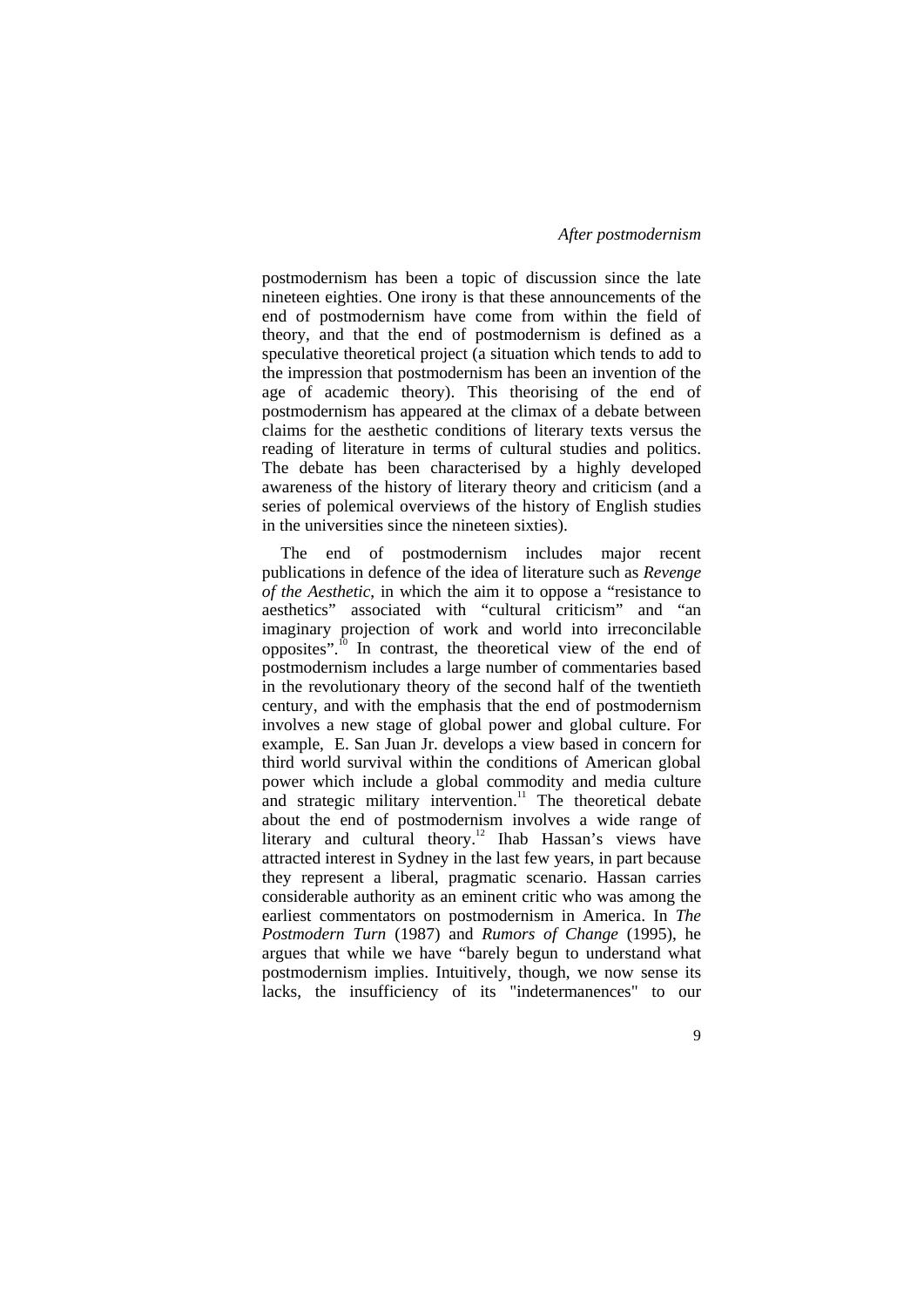changing needs".<sup>13</sup> In *Rumors of Change* he argues against the dominance of theory and the extremes of American academic neo-conservative formalism and post-Marxist politicising of literary studies; instead he argues for pragmatic pluralism in the tradition of William James. In a recent essay published in 2000 by the Artspace Visual Art Centre in Sydney he says that postmodernism has died "though its specter still haunts Europe, America, Australia, Japan...you name it."<sup>14</sup> He looks back at postmodernism as a culture of potential nihilism and irresponsible play produced by affluent, consumer, mediadriven societies; and he describes a shift beyond postmodernism into a global culture of crisis which he labels as postmodernity. As a guide to survival beyond postmodernism he adds a personal testament in which pragmatic pluralism and politics are finally less important than a spiritual project for future culture.

My response to the end of postmodernism is similar in some ways to what Ihab Hassan proposes, but more extreme. It seems to me that English studies needs to encourage interest in the nature of texts as language, *and* in the literary conditions of texts, *and* the social and cultural contexts of texts, *and* the significance of texts in relation to politics, values and belief. The success of that kind of project depends on an interdisciplinary approach which does not separate English studies from other theory and cultural research (and which includes, for example, the understanding of culture available in recent studies such as *The Weight of the World* by Pierre Bourdieu and his associates).

But the immediate issue here is to present the new HSC English syllabus in perspective as a point in a wider process of cultural change which involves an established interest in relations between literature, culture and values, and uneven transmission of understanding within educational institutions and across the educational system. Seeing the new English syllabus in this way stresses the need for improved access to literary theory and the history of English studies, within conditions where the development of English studies remains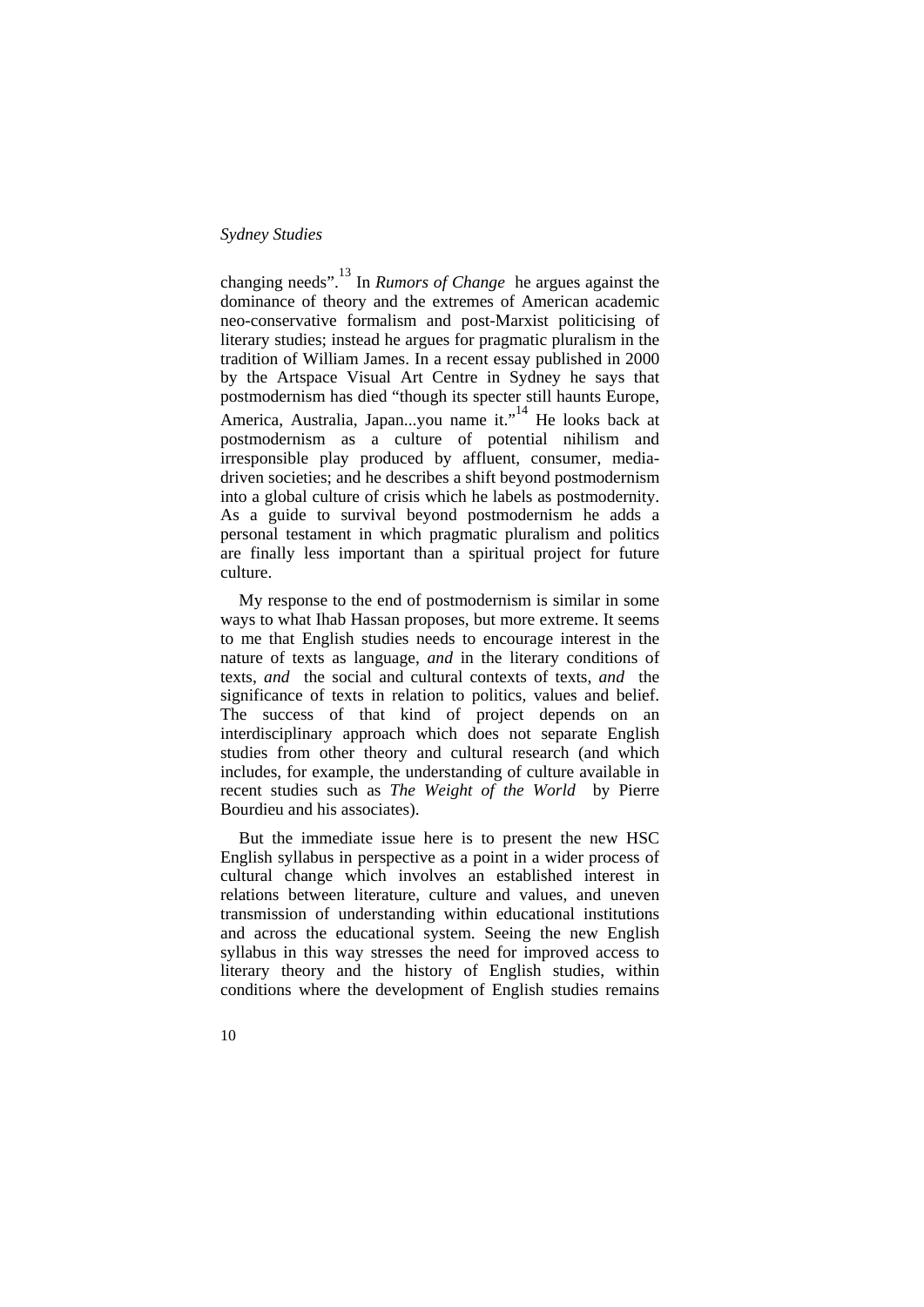complicated, uneven, and a matter of contention. The new English syllabus is a prime example of a need for wider communication about theory and the idea of the field of English studies within the universities and the schools. As the syllabus is put into practice one requirement is to provide teachers, students, parents and the rest of the community with more information about the history of literary theory, literary criticism and cultural studies which is the background to the new developments. There is a basic need throughout the syllabus for more direct engagement with the broad tradition of<br>twentieth-century intellectualism influenced by Marx. intellectualism influenced by Marx, Nietzsche and Freud; with the development of twentiethcentury theory and literary criticism which includes poststucturalism, deconstruction, cultural materialism, and new historicism; and with the development of definitions of postmodernism in the nineteen seventies and eighties. Strange as it might seem, that kind of approach in the HSC syllabus and in practice in the schools (and in the universities) is desirable if English studies is to be a field of study rather than an exercise in vague connoisseurship. Theory does not need to be the end of pleasure, and it certainly does not need to be the end of pleasure in novels, movies and television. At the same time, the history of inertia about the teaching of twentieth-century theory has been compounded by the passing of time and the sense of a<br>new stage of history. Teaching poststructuralism, new stage of history. Teaching poststructuralism, deconstruction, post-Marxist cultural materialism and so on in the HSC in the future would be part of the intellectual and cultural history designed to provide support for theorising texts, culture and values in new conditions.

In general, it would be an advantage if the HSC English syllabus could respond more promptly to new developments in culture. The "new" view of texts, culture and values has been a long time coming to schools in New South Wales, and the formulations and texts are less relevant to contemporary culture than they might have been.

One of the tests of the new HSC syllabus will be to see whether it will allow students to explore the idea of the end of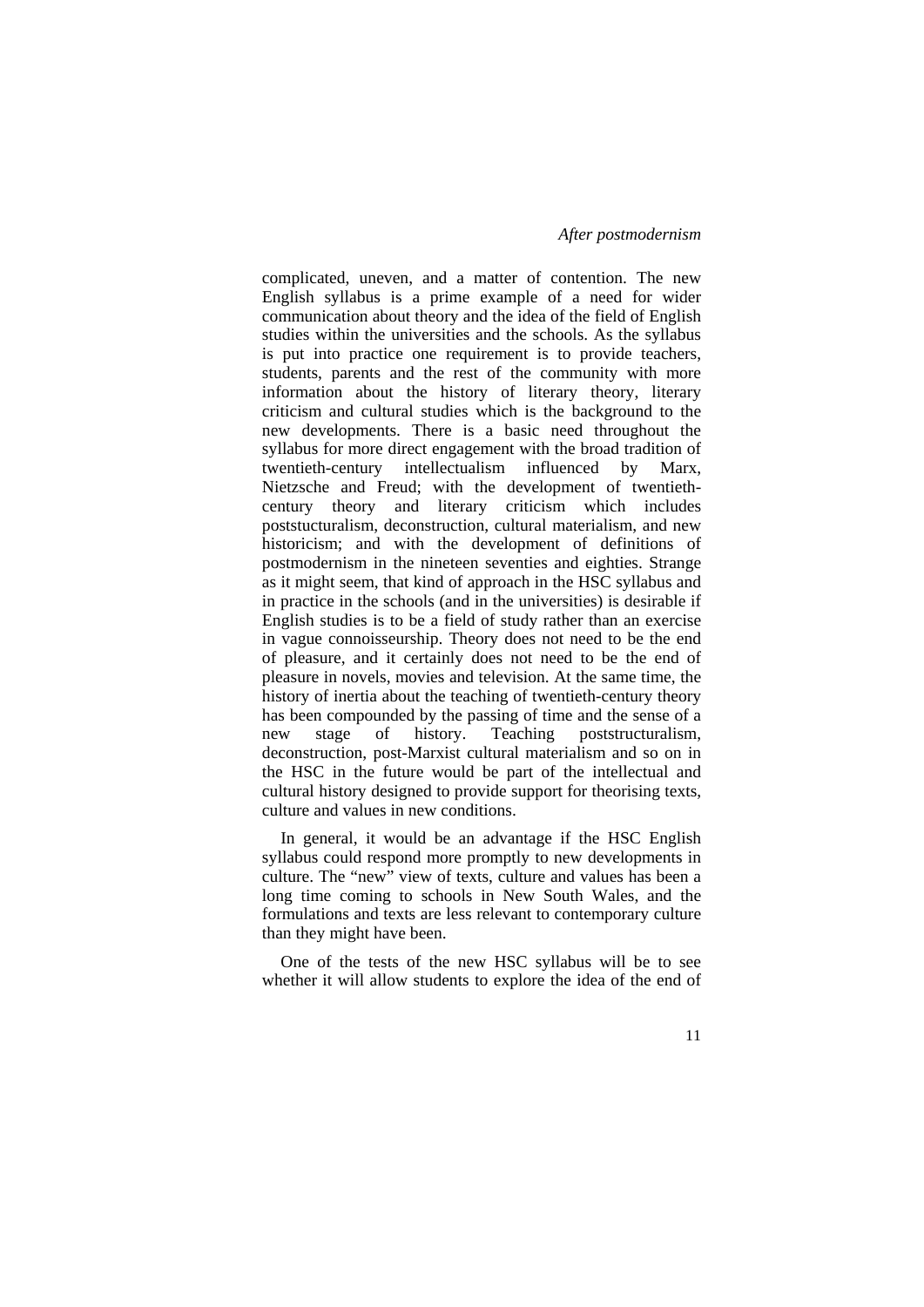postmodernism in relation to contemporary texts and the study of contemporary culture. The theoretical announcements of the end of postmodernism need to be balanced by a lot more interest in defining the features of contemporary culture (and reasonable doubt that the end of postmodernism might not be more than a refinement in the academic invention of the postmodern condition). The global perspective seems relevant given the new combination of media culture, global corporatism, and the direction of the new American administration to military intervention and a conservative version of American imperialism. In any case it seems clear that the games with genre, pastiche, and retro nostalgia of the nineteen seventies, eighties and early nineties have become old fashioned, comfortably mainstream, and down-market. *Blue Velvet* and *Twin Peaks* seem as much part of the distant past as *Rebel without a Cause*. From that point of view recent movies such as *The Matrix* (with its mix of hyper special effects, references to Baudrillard, and games with apocalyptic and utopian neo-cyberpunk) seem very much like late attenuations of postmodernism.

But what are the signs of the new in recent literature, film and television? Recent films suggest a return to straight media fictions and more or less direct American cultural triumphalism. *Gladiator* is a return beyond postmodern games to a straight, hyper version of Hollywood Roman epic. *The Emperor's New Groove* reads like a return to a classic kind of Walt Disney epic with a heavy load of commodity triumphalism and a more or less explicit message about the need to reclaim the moral high ground for the empire. Films such as *American Beauty* suggest a direction to hyper versions of urban realism, and realism in excess about ordinary losses and gains. Perhaps there is a return to political fiction and new versions of political texts (in global circumstances where computer technology encourages the postmodern claim for personal politics beyond the grand narratives of the past; but with the difference that the spread of war, American militarism, and economic problems encourage a return to the grand narratives of freedom, progress and shared values). Novels such as Pat Barker's *Regeneration* involve a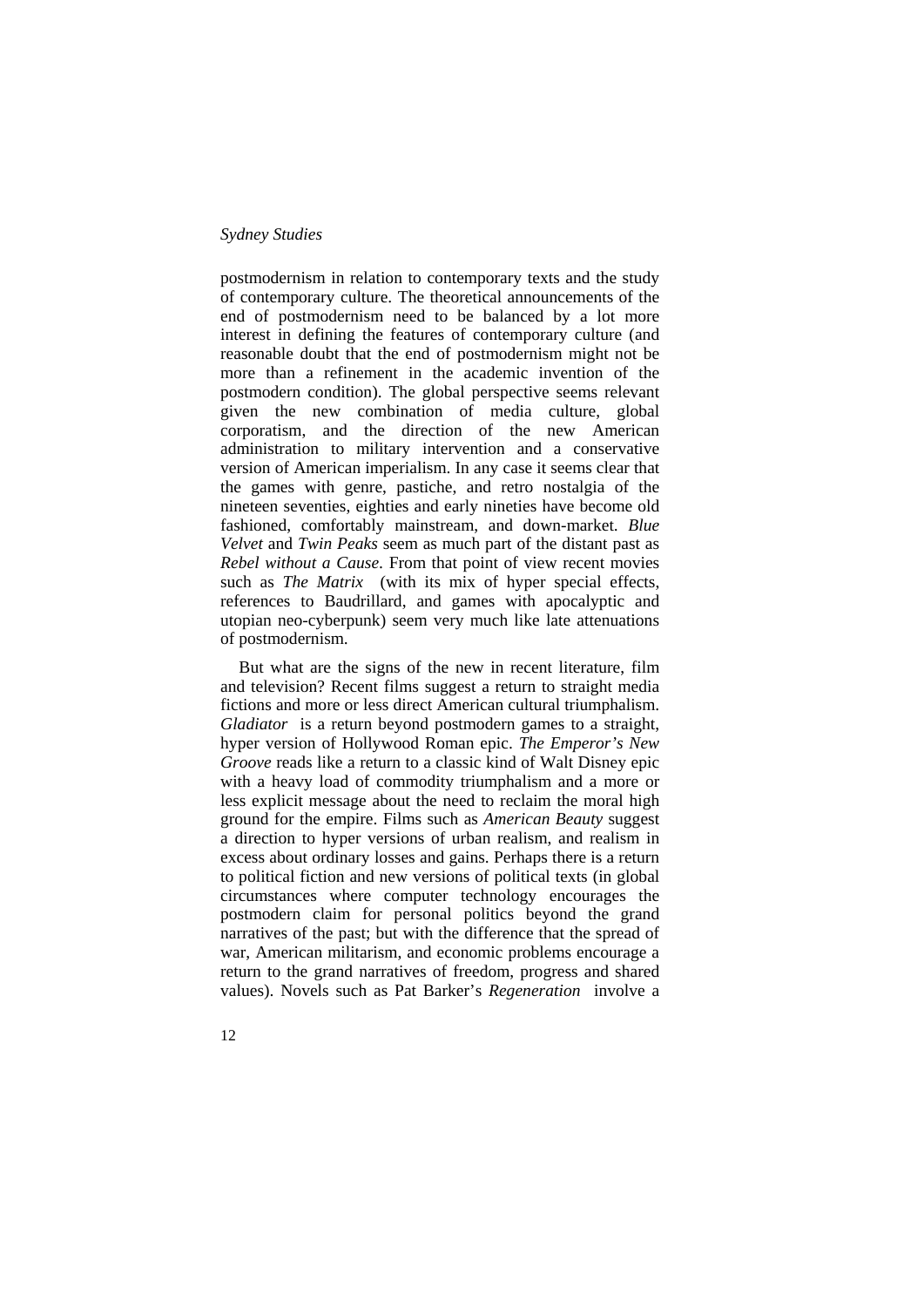mix of traditional literariness and political documentary. Television documentaries and news commentaries might be related signs of a return of politics after the postmodern cultural games of the nineteen eighties and early nineteen nineties. In a different way *The Simpsons* is evidence of interest in politics, culture and values in contemporary texts, although with the complication that it is widely accepted as a model for reality. *The Simpsons* suggests the rise of mass culture in which the late twentieth-century focus on texts, culture, history, and values is followed by a broad assimilation of that historical direction, not always with the benefit of well informed understanding or much comment. One of the directions of contemporary media culture might well be towards interest in politics and values in a condition of pleasurable fetishism and commodification without understanding and power. In that case, there is even more reason for students to be given as much support as possible as they explore the new focus on texts, culture and values in Higher School Certificate English.

## Endnotes

- 1 *An Introduction to English Stage 6 in the new HSC* (Sydney: Board of Studies New South Wales, 1999), p. 2. 2
- *English Stage 6 Syllabus* (Sydney: Board of Studies New South Wales, 1999), p. 7.

- Barry Spurr, "English going the way of Latin and Greek", *The Sydney Morning Herald*, 30 April, 2001, p. 12. 5
- For discussion see: Bernard Bergonzi, *Exploding English: Criticism, Theory, Culture* (Oxford: Clarendon Press, 1990). 6
- Roland Barthes, "The Death of the Author" in *Image-Music-Text* (Glasgow: Fontana/Collins, 1977); Michel Foucault, "What is an Author? in *Language, Counter-Memory, Practice* (New York: Cornell University Press, 1977).
- E*nglish Stage 6 Prescriptions: Higher School Certificate 2001 and 2002* ( Sydney: Board of Studies New South Wales, 2000), p. 2. Electives and Texts for English Extension Course 1: Module B: Texts and Ways of Thinking: Elective 2: Postmodernism.

 $\int_{4}^{3}$  *Ibid.*